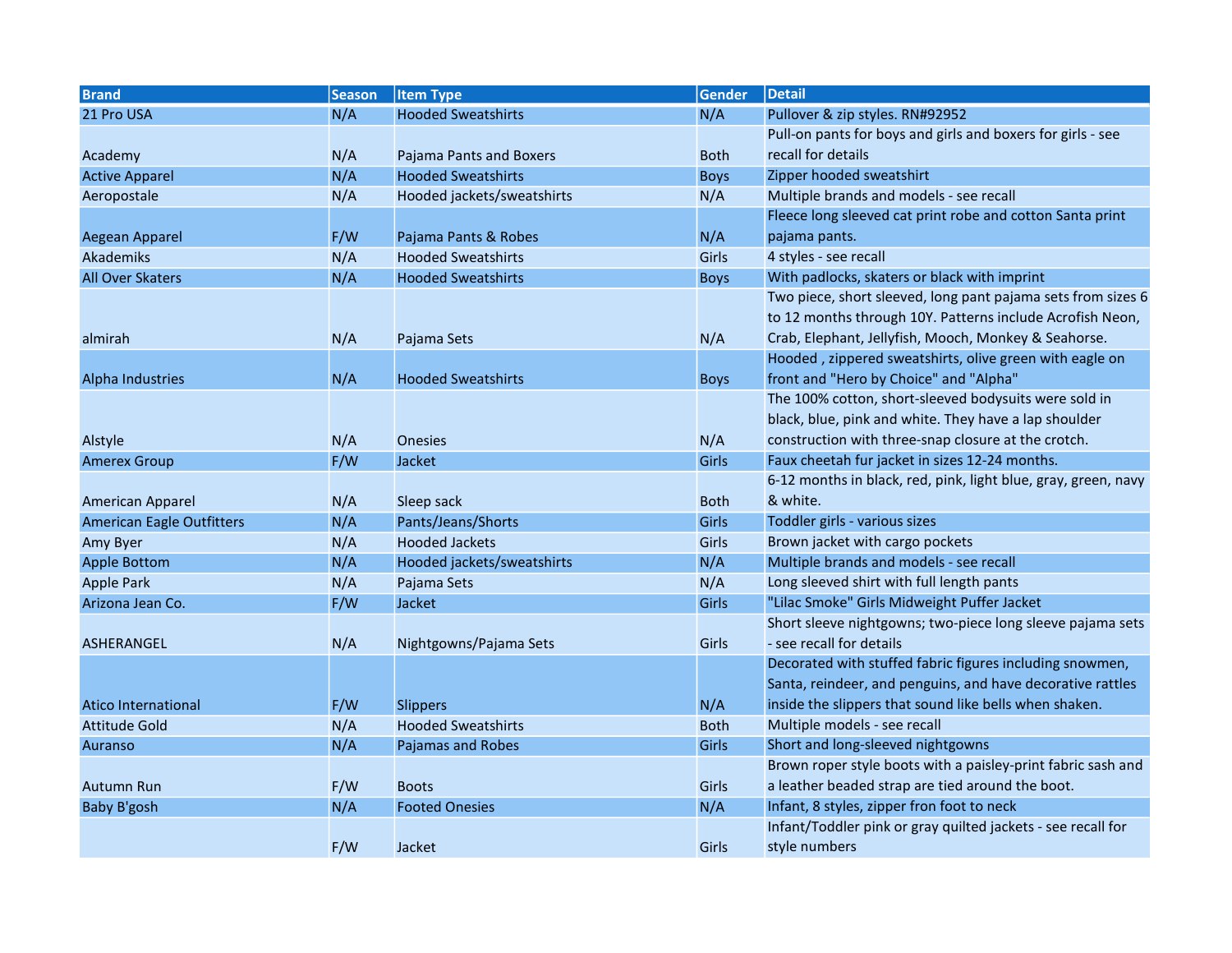| <b>Brand</b>                    | <b>Season</b> | <b>Item Type</b>          | <b>Gender</b> | <b>Detail</b>                                                  |
|---------------------------------|---------------|---------------------------|---------------|----------------------------------------------------------------|
| <b>Baby Boden</b>               | N/A           | <b>Overalls</b>           | <b>Boys</b>   | Corduroy overalls in brown or red                              |
|                                 |               |                           |               | 2T-4T with rhinestones/sequins. Pocket has applique of a       |
| <b>Baby Phat</b>                | N/A           | <b>Denim Pants</b>        | Girls         | cat                                                            |
|                                 |               |                           |               | 6-12 months in black, red, pink, light blue, gray, green, navy |
| <b>Baby Rib Collection</b>      | N/A           | Sleep sack                | <b>Both</b>   | & white.                                                       |
| Babycottons                     | N/A           | Nightgowns                | Girls         | Six prints, mix of long and short sleeves                      |
|                                 |               |                           |               | Leg warmers, ankle socks and knee-length socks adorned         |
|                                 |               |                           |               | with heart-shaped applique; products come in pink, white       |
| <b>BabyLegs</b>                 | N/A           | Socks/Leg Warmers         | N/A           | or purple                                                      |
| <b>BAOPTEIL</b>                 | N/A           | Robe                      | <b>Both</b>   | Long-sleeved children's robes                                  |
| <b>Bass Pro Shops</b>           | N/A           | Robe/Pajama Sets          | <b>Both</b>   | 8 styles - see recall                                          |
| <b>BCG</b>                      | N/A           | <b>Hooded Windsuits</b>   | Girls         | 2-piece (jacket & pants) hooded windsuit                       |
|                                 |               |                           |               | "Virginia Beach", "Ocean City," "Nags Head," or "Kill Devil    |
| <b>Beach Destination-themed</b> | N/A           | <b>Hooded Sweatshirts</b> | N/A           | Hills" on front; see recall for styles                         |
| <b>Beau Kids</b>                | N/A           | Pajamas                   | <b>Both</b>   | Five different brands of two-piece pajama sets                 |
|                                 |               |                           |               | White, pink, blue or red long sleeved sets in henley pima      |
| <b>Bella Bliss</b>              | N/A           | Pajama Sets               | N/A           | cotton                                                         |
|                                 |               |                           |               | Cropped jacket of velvel-like material; pink, red, blue or     |
| <b>Betty Blue Girls</b>         | N/A           | <b>Hooded Jackets</b>     | Girls         | brown.                                                         |
|                                 |               |                           |               | Waist drawstring; faux fur trim around hood, one (Me Jane      |
|                                 |               |                           |               | Kids) is fleece with front drawstring with toggles in green,   |
|                                 |               |                           |               | charcoal gray & black; B-Hip jackets is bubble jacket with     |
|                                 |               |                           |               | drawstring on back without toggles & came in purple, black,    |
| B-Hip Kids by Me Jane           | F/W           | <b>Hooded Jackets</b>     | Girls         | pink, coffee, and cream.                                       |
| <b>Birkenstock</b>              | S/S           | <b>Sandals</b>            | <b>Both</b>   | 4 colors of Mogami Kids sandals                                |
| <b>Blue Heart</b>               | N/A           | <b>Hooded Sweatshirts</b> | <b>Girls</b>  | Blue Heart - Pink with camo. Just a Girl - Blue                |
| <b>Boden</b>                    | N/A           | Pajama Sets               | <b>Boys</b>   | Johnnie B model 84004 and Mini Boden model 24106               |
| <b>Boo Boo BedHead</b>          | N/A           | Pajama Sets               | <b>Both</b>   | <b>Toddler and youth</b>                                       |
| Booph                           | N/A           | Pajamas and Robes         | Girls         | Short and long-sleeved nightgowns                              |
|                                 |               |                           |               | Infant; sleeveless wearable blanket in 3 colors; kiwi Whoo,    |
|                                 |               |                           |               | pink Hip, and blue Splash. There is one animal stitched on     |
| <b>BreatheableSacks</b>         | N/A           | Sleep sack                | N/A           | the left chest of an owl, hippo or elephant.                   |
| <b>Browning</b>                 | N/A           | Hoodie                    | N/A           | Camo with yellow Buckmark logo                                 |
| <b>Bubblegum USA</b>            | N/A           | <b>Hooded Jackets</b>     | Girls         | Camo with gray hood, wrists and zipper                         |
| <b>Bunz Kids</b>                | N/A           | Pajama Set                | Girls         | Long-sleeved pajama set with robe                              |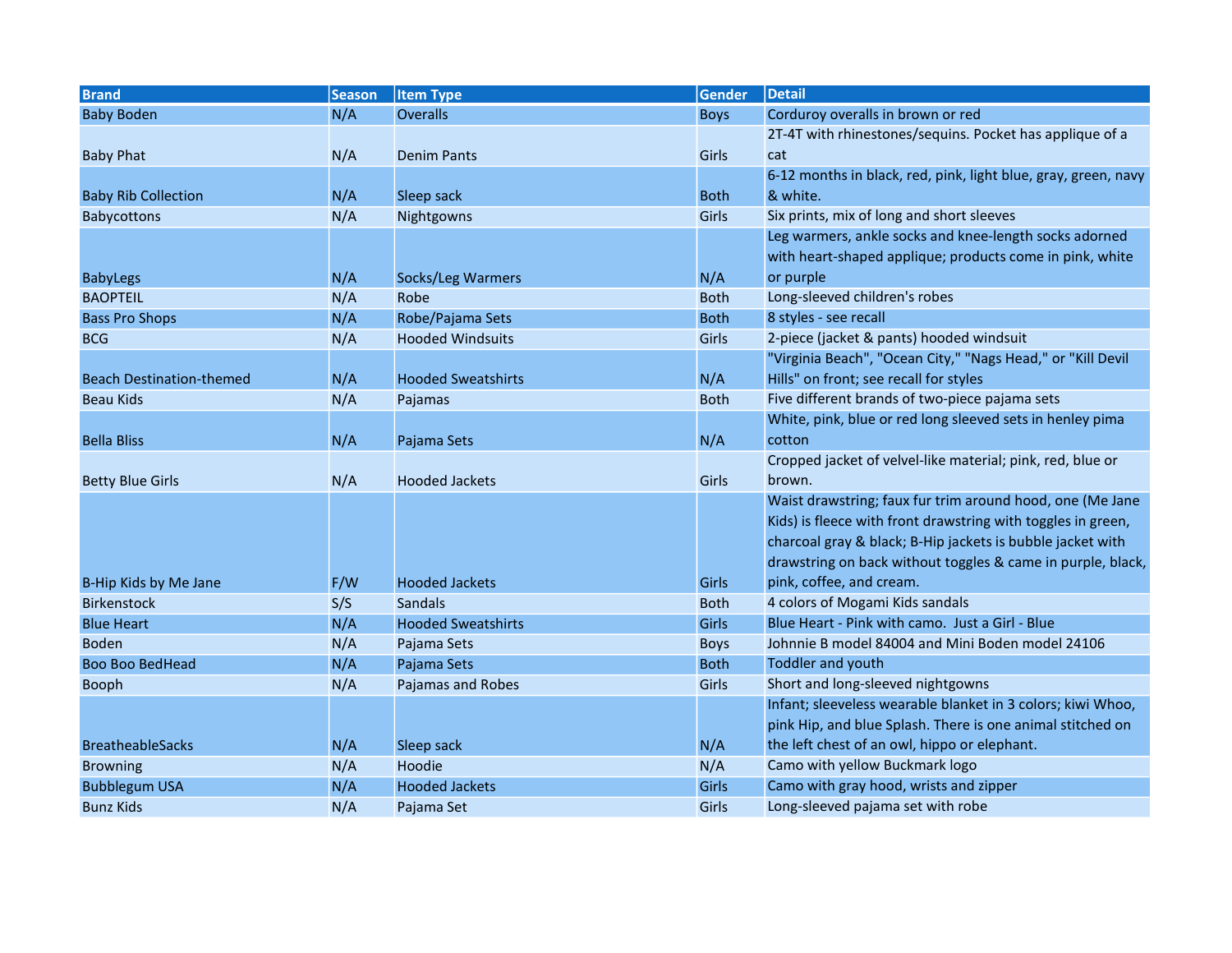| <b>Brand</b>                       | <b>Season</b> | <b>Item Type</b>          | <b>Gender</b> | <b>Detail</b>                                                |
|------------------------------------|---------------|---------------------------|---------------|--------------------------------------------------------------|
|                                    |               |                           |               | Infant footed coverall in pink with white butterflies, and   |
|                                    |               |                           |               | white ruffle around neck that runs down the length of the    |
| <b>Burt's Bees Baby</b>            | N/A           | <b>Footed Coveralls</b>   | Girls         | garment - check style number                                 |
|                                    |               |                           |               | Light-up watches; Buzz has blue band with blue outline,      |
|                                    |               |                           |               | Tinkerbell has purple with purple crystals on face and       |
| Buzz Lightyear                     | N/A           | Watches                   | N/A           | McQueen has red band with red outline                        |
| <b>Byer California</b>             | N/A           | <b>Hooded Jackets</b>     | <b>Girls</b>  | Brown jacket with cargo pockets                              |
| C&L Smocked Threads by Cecil & Lou | N/A           | Nightgowns                | Girls         | Tunic nightshirt nightgown in pink gingham - see recall      |
| Can-Am                             | N/A           | <b>Hoodies</b>            | N/A           | Ski-Doo or Can-Am are printed on front                       |
| <b>Candy Queen</b>                 | N/A           | <b>Hooded Sweatshirts</b> | Girls         | 4 styles - see recall                                        |
| Carharrt                           | N/A           | <b>Overalls</b>           | N/A           | Infant sizes; brown or red                                   |
|                                    |               |                           |               | 3-piece set, problem is with toggles on gray, hooded         |
| Carter's                           | F/W           | <b>Cardigan Sets</b>      | N/A           | cardigan; newboard to 24 mos.                                |
| Cat & Jack                         | F/W           | <b>Boots</b>              | <b>Girls</b>  | <b>White Toddler Unicorn Boots</b>                           |
|                                    | F/W           | <b>Boots</b>              | N/A           | Toddler boots - two models, multiple colors                  |
|                                    | N/A           | <b>Rain Boots</b>         | Girls         | <b>White Toddler Unicorn Rain Boots</b>                      |
|                                    | N/A           | <b>Slap Bracelets</b>     | Girls         | Furry plush animal bracelets - three styles.                 |
|                                    | S/S           | <b>Swimsuits</b>          | <b>Girls</b>  | Infant/Toddler Girls One-piece Rashguard Swimsuit            |
|                                    | N/A           | Pants                     | Girls         | Girl's Star Studded Jeans                                    |
|                                    | F/W           | Romper                    | N/A           | <b>Baby Hearts Ears Romper</b>                               |
| Cherokee                           | N/A           | <b>Belts</b>              | <b>Boys</b>   | Brown or black                                               |
| <b>Child of Mine</b>               | N/A           | <b>Footed Onesies</b>     | N/A           | Infant, 8 styles, zipper fron foot to neck                   |
| Children's Apparel Network         | N/A           | <b>Hooded Sweater</b>     | Girls         | Pink with flower appliques and embroidery                    |
| Circo                              | N/A           | <b>Belts</b>              | Girls         | Pink or white with heart buckle                              |
|                                    | N/A           | Pajama Sets               | N/A           | Infant, toddler, girls and boys                              |
|                                    |               |                           |               | Infant, Aloma white sandals with white flowers on top &      |
|                                    | N/A           | <b>Sandals</b>            | Girls         | sides; Circo printed on sole                                 |
| Circo Sleepwear                    | N/A           | Pajamas                   | N/A           | One-piece pajamas with feet                                  |
|                                    |               |                           |               | Not a drawstring issue, navy with white sleeves, reads "28 F |
|                                    |               |                           |               | Football Athlete State Champs" on patch on upper right       |
| <b>Class Club</b>                  | N/A           | Jacket                    | <b>Boys</b>   | chest                                                        |
|                                    |               |                           |               | Infant elf booties, green with red and white strip trim and  |
| <b>Classic Characters</b>          | N/A           | <b>Booties</b>            | N/A           | yellow pompom on tip of toe                                  |
|                                    | N/A           | <b>Socks</b>              | N/A           | Infant Froggy socks with red border and 4 feet               |
| Cloud Island                       | N/A           | Romper                    | N/A           | Infant rompers - 5 patterns.                                 |
| Coleman                            | N/A           | High top hiking shoes     | N/A           | Runestone model                                              |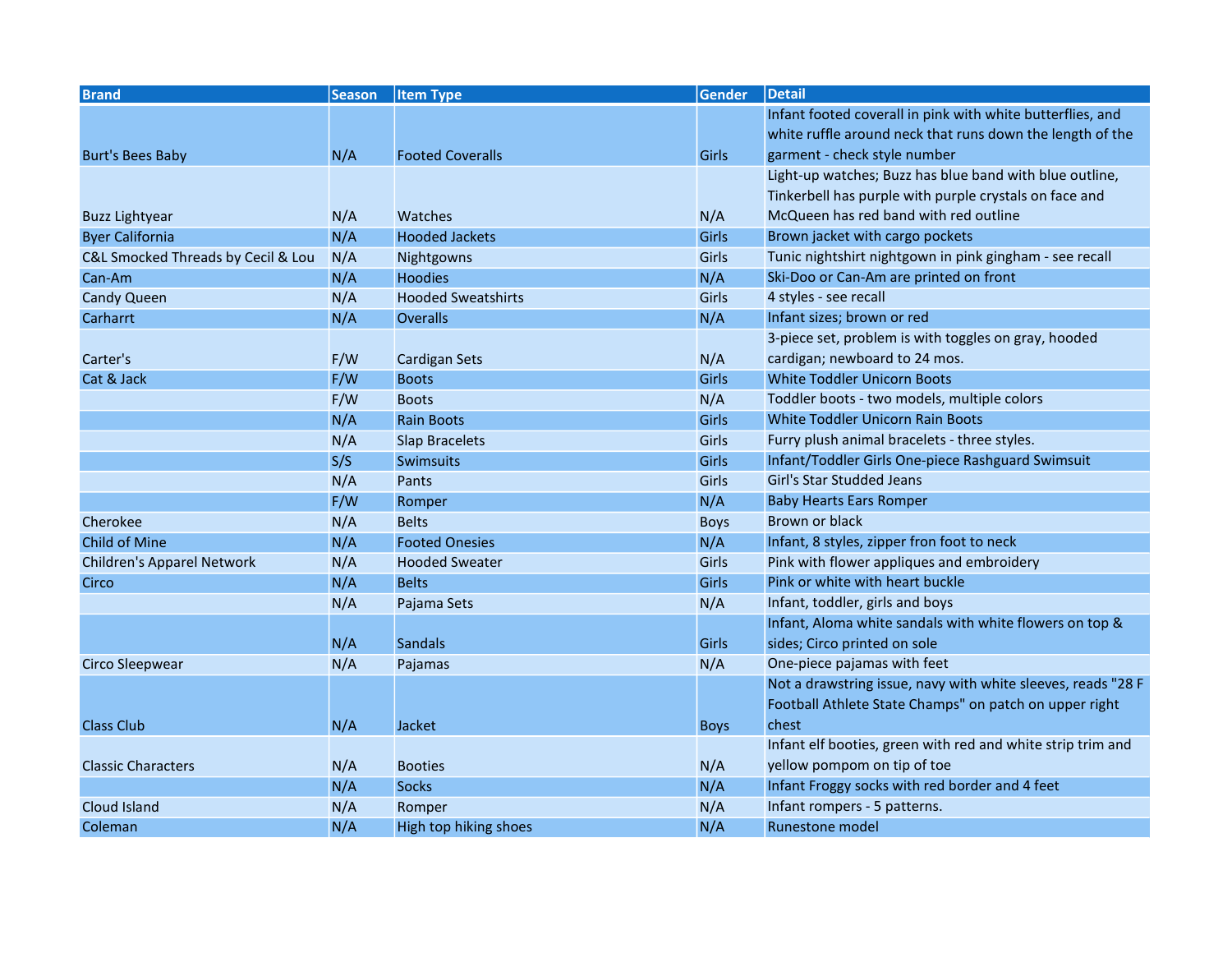| <b>Brand</b>                 | <b>Season</b> | <b>Item Type</b>           | <b>Gender</b> | <b>Detail</b>                                                  |
|------------------------------|---------------|----------------------------|---------------|----------------------------------------------------------------|
|                              |               |                            |               | 2 styles of footed pajamas (one with hood, one without);       |
| <b>Creating X</b>            | N/A           | <b>Footed Pajamas</b>      | <b>Both</b>   | hooded version has 2 front pockets                             |
|                              |               |                            |               | Puffer coats in dark wine (maroon), navy (blue), and sun       |
|                              |               |                            |               | washed peony (pink); the coats are padded with geometric       |
|                              |               |                            |               | squares with six buttons down the front; there is a faux fur   |
| Crewcuts                     | F/W           | Coat                       | Girls         | trim lining the hood                                           |
|                              | N/A           | <b>Denim Pants</b>         | <b>Boys</b>   | Crewcuts boys stonewashed denim pants                          |
|                              |               |                            |               | Green on top, blue on bottom split diagonally with white       |
|                              |               |                            |               | stripe; "Ireland" is printed in white letters across the chest |
|                              |               |                            |               | and there are 3 shamrock logos embroidered on a patch on       |
| <b>Croker Kids</b>           | N/A           | <b>Hoodies</b>             | N/A           | bottom left side of hoodie.                                    |
|                              | N/A           | <b>Hoodies</b>             | N/A           | Gaelic Athletic Assn logo/Ireland across the shoulders         |
|                              |               |                            |               | Wind Tech jackets with hoods, Cub Scout wolf emblem on         |
| <b>Cub Scouts</b>            | N/A           | <b>Hooded Jackets</b>      | <b>Boys</b>   | front                                                          |
| decorated originals for kids | S/S           | Shortall romper            | <b>Boys</b>   | Infant romper with plaid fabric and toolbox design on front    |
| Deere Park                   | N/A           | Hooded jackets/sweatshirts | N/A           | Multiple brands and models - see recall                        |
|                              |               |                            |               | Fleece long sleeved onesie with sherpa hood; various colors    |
| Delia's Girl                 | F/W           | Hooded onesie pajamas      | Girls         | and prints                                                     |
| Deux par Deux                | F/W           | <b>Snowsuits and Coats</b> | N/A           | Multiple models - see recall                                   |
|                              |               |                            |               | One piece with 3 button snap closure - Darth Vadar or 60th     |
| Disney                       | N/A           | <b>Bodysuits</b>           | N/A           | <b>Disneyland Resort models</b>                                |
|                              |               |                            |               | Sets with fleece hoodie/t-shirts - Snow White, Cars &          |
|                              | N/A           | <b>Hoodie and T-shirts</b> | N/A           | Mickey                                                         |
|                              | N/A           | Sunglasses                 | N/A           | Disney/Marvel/Sears/Kmart - check list                         |
|                              |               |                            |               | Infant, Minnie Mouse has red fabric bow with polka dots        |
|                              |               |                            |               | attached to top of the hood and Mickey has ears attached       |
|                              | N/A           | <b>Sweatshirts</b>         | <b>Both</b>   | to hood. Both have screen printed bodies on front of shirt.    |
|                              |               |                            |               | Nightgown with Peter Pan collar with red/white ginham          |
|                              |               |                            |               | pattern trim & 6 plastic buttons on back; two piece sets in 5  |
| Dondolo                      | N/A           | Nightgowns/Pajama Sets     | Girls         | colors - see recall                                            |
|                              |               |                            |               | Cotton jersey "daughter Henley" styled nightgown, with icot    |
|                              |               |                            |               | edge trim and a button placket on the center front of the      |
| Dreams & Co                  | N/A           | Nightgowns                 | Girls         | chest; 6 prints - see recall                                   |
| DreamWorks: Trolls           | N/A           | <b>Snap Bracelets</b>      | Girls         | Purple fabric snap bracelet with pink flower                   |
| ED by Ellen Degeneres        | N/A           | <b>Coveralls</b>           | Girls         | Long-sleeved, pink-striped coveralls with bunny applique       |
| Eddie                        | N/A           | <b>Hooded Sweatshirts</b>  | <b>Both</b>   | Style # 4282                                                   |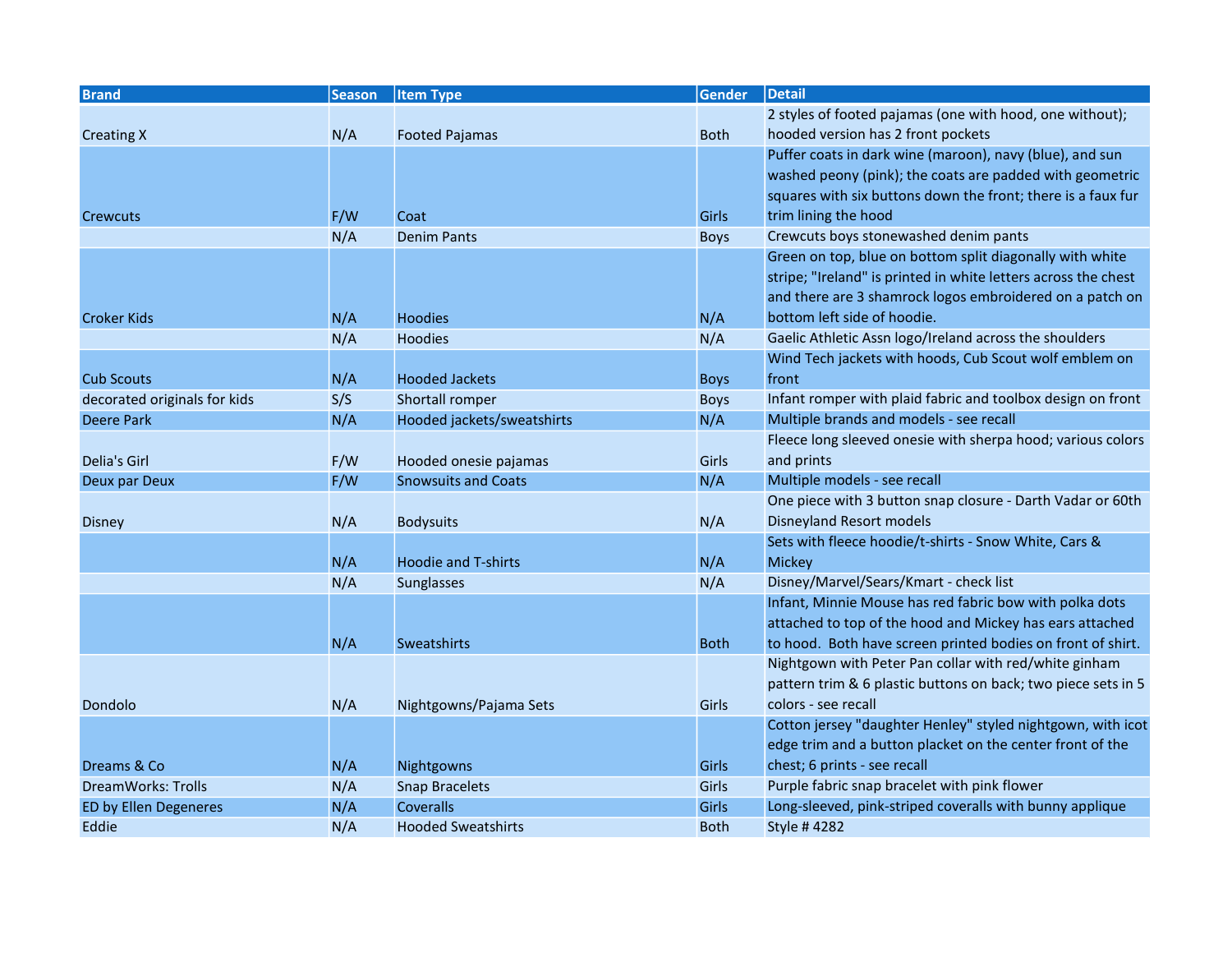| <b>Brand</b>              | <b>Season</b> | <b>Item Type</b>                         | <b>Gender</b> | <b>Detail</b>                                                 |
|---------------------------|---------------|------------------------------------------|---------------|---------------------------------------------------------------|
|                           |               |                                          |               | Hand-knitted wool sweater with hood; hood drawstring has      |
| El Gringo Imports         | N/A           | <b>Hooded Sweater</b>                    | <b>Girls</b>  | multi-colored yarn tassels; multi-colored with front zipper   |
| <b>Eleanor Rose</b>       | N/A           | Nightgowns/Pajama Sets                   | <b>Both</b>   | Multiple models - see photos                                  |
| Elephantito               | N/A           | Pajama Sets                              | <b>Girls</b>  | Short sleeve, 5 button shirt and shorts                       |
|                           |               |                                          |               | Black/white or pink/white polka dots with 3 decorative        |
| Emma's Garden             | S/S           | <b>Dress</b>                             | Girls         | buttons                                                       |
| <b>Empress Arts</b>       | N/A           | <b>Hooded Sweater</b>                    | <b>Girls</b>  | Cream with blue stripe and blue ball on hood                  |
|                           | N/A           | Pajama Sets                              | <b>Both</b>   | 12 mo to toddler 4; 4 styles                                  |
|                           |               |                                          |               | Blue with waterproof covering terrycloth; two styles - basic  |
| Environments, Inc.        | N/A           | <b>Bibs</b>                              | N/A           | with pocket and coverup with cap sleeves                      |
| <b>Fabric Flavors</b>     | N/A           | Pajamas                                  | <b>Both</b>   | Five different brands of two-piece pajama sets                |
| <b>Falls Creek</b>        | N/A           | <b>Shoes</b>                             | <b>Boys</b>   | Infant casual shoes in brown with bungee laces and toggles    |
|                           |               |                                          |               | Infant slipper socks; yellow/black bumble bee & red/black     |
|                           | N/A           | <b>Socks</b>                             | N/A           | ladybug styles                                                |
| <b>Falls Creek Baby</b>   | S/S           | <b>Sandals</b>                           | Girls         | White leather with 3 pink, purple & yellow flowers            |
| <b>Falls Creek Kids</b>   | N/A           | <b>Denim Pants</b>                       | <b>Both</b>   | May have pink star or heart or have cargo pockets             |
|                           | N/A           | <b>Hooded Jackets</b>                    | <b>Both</b>   | Zip-up hoodie - 5 styles                                      |
| <b>First Impressions</b>  | N/A           | Jacket                                   | N/A           | Infant snap up jackets with hoods, blue or gray with trim     |
|                           | F/W           | Santa Suit                               | <b>Boys</b>   | 3-piece Santa Suit; 0-24 months                               |
|                           | N/A           | <b>Sneakers</b>                          | N/A           | Soft soles, high tops                                         |
|                           |               |                                          |               | 2 styles - lightweight hoodie with multi-colored stripes with |
|                           |               |                                          |               | drawstring hood, zip front and pockets; tie-dye jackets have  |
|                           |               |                                          |               | striped multi-colored tie-dye effect with drawstring hood,    |
| Flowers by Zoe            | N/A           | Hoodies/Jackets                          | Girls         | zip front and pockets.                                        |
|                           |               |                                          |               | Olive green-colored with sherpa-lined hood and                |
| Freshman 1996             | N/A           | Sweatshirts                              | Girls         | assymetrical zipper.                                          |
|                           |               |                                          |               | Pet Vet & Dr. Littles Costumes; issue is with the stethoscope |
| <b>Fun World</b>          | N/A           | Costume                                  | N/A           | accessory                                                     |
| <b>FXR Factory Racing</b> | N/A           | Jackets and Hoodies                      | <b>Both</b>   | 11 styles - see list                                          |
| Gabiano                   | N/A           | Nightgowns/Pajama Sets/One-piece Pajamas | <b>Both</b>   | 26 styles - see recall for details                            |
| Gap                       | S/S           | <b>Swimsuits</b>                         | Girls         | Halter styles; blue/white or red/white                        |
|                           |               |                                          |               | John Moose/Alaska screen print on front - take off on John    |
| Gaxiani                   | N/A           | <b>Hooded Sweatshirts</b>                | <b>Boys</b>   | <b>Deere</b>                                                  |
|                           |               |                                          |               | 12 different colors; may have logo or sportswear decals on    |
| Gildan Activewear         | N/A           | <b>Hooded Sweatshirts</b>                | N/A           | them                                                          |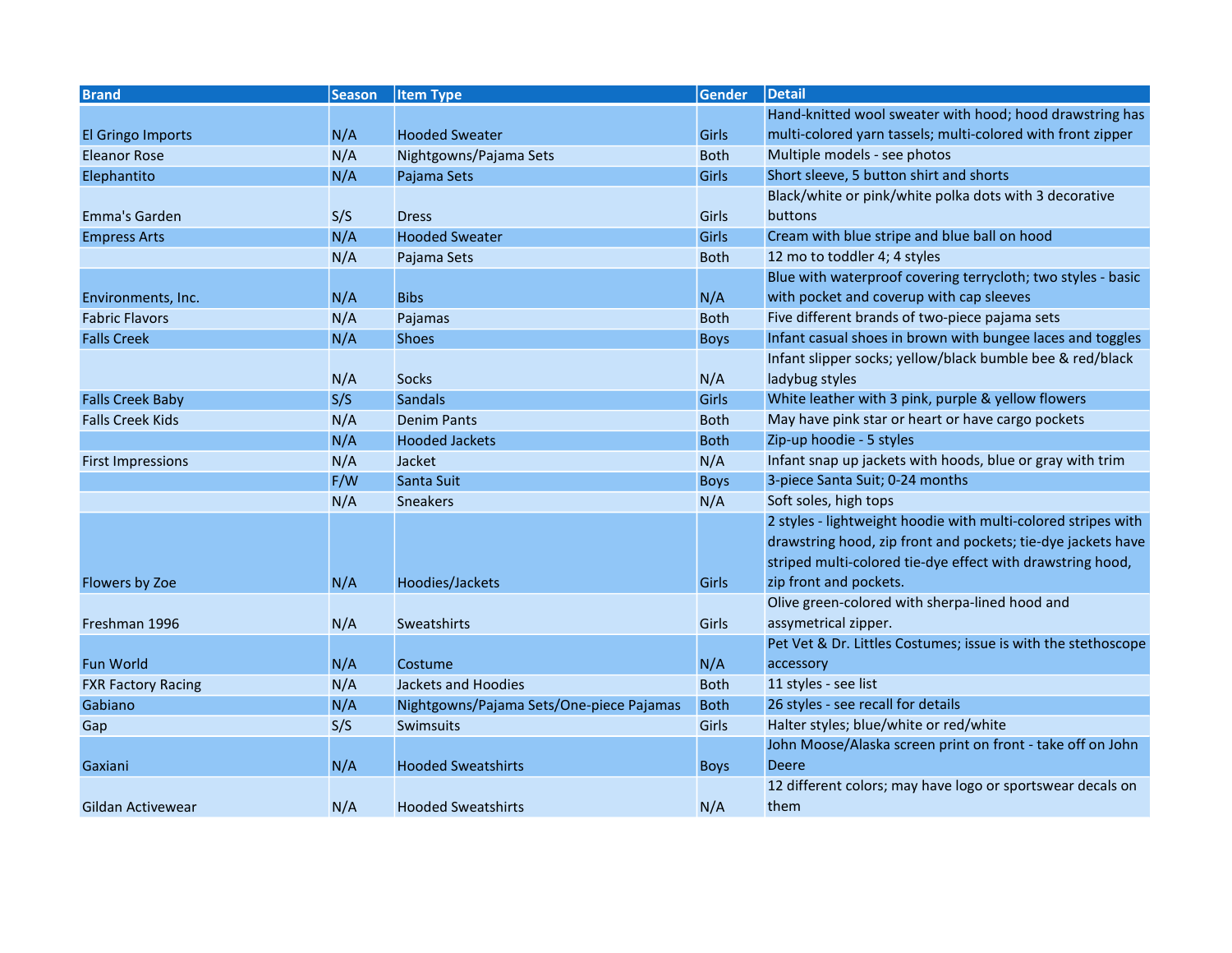| <b>Brand</b>          | <b>Season</b> | <b>Item Type</b>                         | <b>Gender</b> | <b>Detail</b>                                                 |
|-----------------------|---------------|------------------------------------------|---------------|---------------------------------------------------------------|
|                       |               |                                          |               | The 100% cotton, short-sleeved bodysuits were sold in         |
|                       |               |                                          |               | black, blue, pink and white. They have a lap shoulder         |
|                       | N/A           | <b>Onesies</b>                           | N/A           | construction with three-snap closure at the crotch.           |
|                       |               |                                          |               | Long sleeved top and pant set, pink or blue, sizes 12 mo to   |
| GoCoutureKids         | N/A           | Pajamas/Loungewear                       | <b>Both</b>   | 12 years.                                                     |
| <b>Goddess</b>        | N/A           | <b>Hooded Sweatshirts</b>                | <b>Girls</b>  | Red with gold hearts, stars & crowns                          |
| Gogo Sports           | N/A           | <b>Hooded Sweatshirts</b>                | <b>Both</b>   | 3 styles/multiple colors - see recall                         |
| <b>Gray Wolf</b>      | N/A           | Hooded jackets/sweatshirts               | N/A           | Multiple brands and models - see recall                       |
|                       |               |                                          |               | Yellow or white ruffled top with flowers embroidered along    |
|                       |               |                                          |               | with bottoms with buttons as part of the flowers; sold with   |
|                       | S/S           | <b>Shirt</b>                             | Girls         | denim capris                                                  |
|                       | N/A           | <b>Hooded Sweatshirts &amp; Sweaters</b> | <b>Both</b>   | Non-functional ties, numerous styles, see recall              |
| <b>GTM Sportswear</b> | N/A           | <b>Hooded Jackets</b>                    | N/A           | Hooded nylon jackets. 6 styles - see recall                   |
|                       |               |                                          |               | 2 styles - gray with white/blue or white/pink lining (6 mo to |
|                       |               |                                          |               | 3 years) or white with embroidered cat face & ears (sizes 6-  |
| H&M                   | N/A           | <b>Hooded Bathrobes</b>                  | N/A           | 12 mo)                                                        |
|                       |               |                                          |               | The O/N numbers (see label): 345180, 400690, 400691,          |
|                       |               |                                          |               | 441760, 441761, 441762, 446960, 446961, 446962, 446963,       |
|                       | N/A           | Leggings                                 | Girls         | 446965 and 978210.                                            |
|                       |               |                                          |               | Long sleeved pajama sets with cat and dog faces on them,      |
|                       | N/A           | Pajama Sets                              | N/A           | See recall for details.                                       |
|                       |               |                                          |               | Wearable blankets are 100% white cotton with pink-edged       |
|                       |               |                                          |               | ruffles and a pink satin rose embellishment on the front;     |
|                       |               |                                          |               | they have cut-outs for the baby's arms, a zipper down the     |
| <b>HALO Sleepsack</b> | N/A           | Sleep sack                               | N/A           | center, a sewn bottom.                                        |
| Hanna Andersson       | N/A           | <b>Robes</b>                             | N/A           | Fluffy white fleece with large multi-colored dots             |
|                       | S/S           | Romper                                   | Girls         | <b>Baby Rufle Romper</b>                                      |
|                       | N/A           | <b>Wiggle Sets</b>                       | <b>Girls</b>  | Long-sleeve Wiggle Sets                                       |
| <b>Happy Kids</b>     | N/A           | <b>Hooded Sweatshirts</b>                | <b>Both</b>   | Pink, red, yellow and green                                   |
| happyfashion4kids     | N/A           | <b>Hooded Sweatshirts</b>                | <b>Both</b>   | Zip up hoodies, multiple patterns                             |
| <b>Hind Leather</b>   | N/A           | <b>Hooded Jackets</b>                    | <b>Boys</b>   | Blue suede with fur lining or black quilted leather           |
| Hooey                 | N/A           | <b>Hooded Sweatshirts</b>                | N/A           | 15 styles - see recall for details                            |
| <b>Hot Kids</b>       | N/A           | Hooded Sweatshirts/Jackets               | N/A           | 13 styles/colors - see recall                                 |
| <b>IKEA</b>           | N/A           | <b>Bat Cape Costume</b>                  | N/A           | <b>Black with gray stripes</b>                                |
| IQ Girls              | N/A           | Jacket                                   | Girls         | Pink leopard jackets                                          |
| J. Bailey             | N/A           | Pajama Pants                             | <b>Boys</b>   | Elastic waistband with white drawstring                       |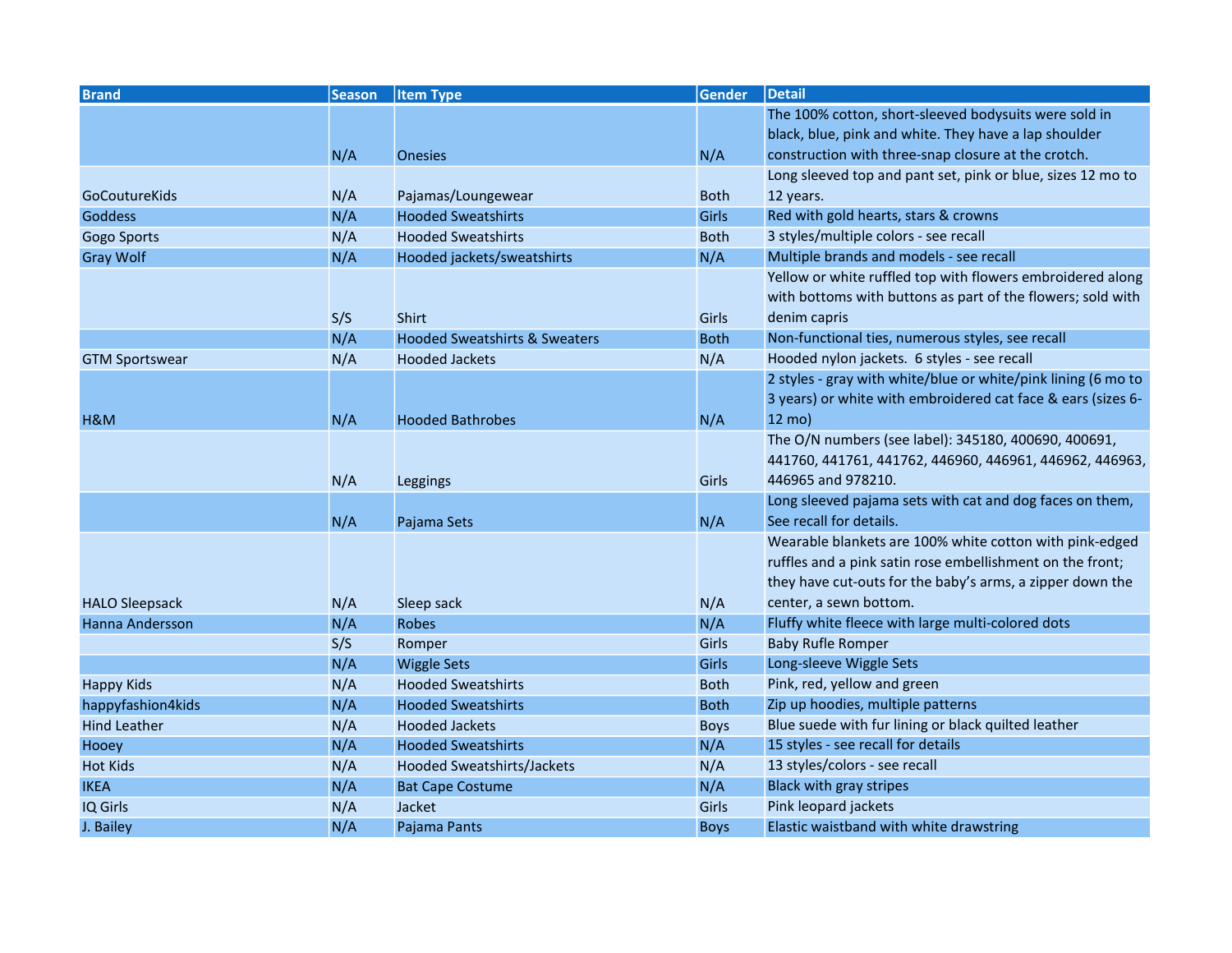| <b>Brand</b>               | <b>Season</b> | <b>Item Type</b>           | <b>Gender</b> | <b>Detail</b>                                                 |
|----------------------------|---------------|----------------------------|---------------|---------------------------------------------------------------|
|                            |               |                            |               | Holiday 2013/Spring 2014 styles; HO '13 or SP '14 on care     |
| J. Crew                    | N/A           | <b>Baby Coveralls</b>      | N/A           | label in left seam                                            |
|                            | N/A           | <b>Footed Coveralls</b>    | <b>Both</b>   | Baby coveralls; various patterns & colors                     |
| J.stone                    | N/A           | Hooded jackets/sweatshirts | N/A           | Multiple brands and models - see recall                       |
|                            |               |                            |               | Red or white with front zipper. Small silver/gold hearts with |
| Jewel                      | N/A           | <b>Hooded Sweatshirts</b>  | <b>Girls</b>  | arrows                                                        |
| Joha                       | N/A           | Pajamas                    | <b>Both</b>   | Five different brands of two-piece pajama sets                |
| <b>John Deere</b>          | N/A           | Hat                        | N/A           | Infant, gray, with John Deere tractor on front - see style #  |
|                            |               |                            |               | The Johnnie B pajama sets have "Johnnie B" on the             |
|                            |               |                            |               | waistband and were sold in navy blue with sailboats and a     |
|                            |               |                            |               | gray and white-striped top, and sunglasses printed on a       |
| Johnnie B                  | N/A           | Pajama Sets                | <b>Boys</b>   | gray background and a blue and white-striped top; model       |
| Joules                     | N/A           | Pajamas and Robes          | <b>Both</b>   | 44 models of pajamas and robes - see recall for pictures.     |
| <b>Junk Food</b>           | N/A           | <b>Hooded Sweatshirts</b>  | N/A           | Multiple models - see recall                                  |
| Just a Girl                | N/A           | <b>Hooded Sweatshirts</b>  | <b>Girls</b>  | Blue Heart - Pink with camo. Just a Girl - Blue               |
| <b>Just Blanks</b>         | N/A           | Pajamas                    | Girls         | Nightgowns - birthday or elephant prints                      |
|                            |               |                            |               | Blush/pink hoodie with lace decoration strip around the       |
|                            |               |                            |               | hood opening, zipper front with 2 pockets; pocket openings    |
| <b>Just Fab Girls</b>      | N/A           | <b>Hoodies</b>             | <b>Girls</b>  | and sleeves are decorated with lace strips                    |
| <b>Just One You</b>        | N/A           | <b>Footed Onesies</b>      | N/A           | Infant, 8 styles, zipper fron foot to neck                    |
|                            |               |                            |               | Clear, red or blue with white nylon drawstring at hood, 40    |
| <b>JW Crawford</b>         | N/A           | Poncho                     | N/A           | by 60 inches in size                                          |
|                            |               |                            |               | One and two-piece Thor pajama sets - see recall for           |
| K.J. Sportswear California | N/A           | Pajama Sets                | N/A           | models/colors                                                 |
|                            |               |                            |               | Beanie style with two straps that can be used to attach a     |
|                            |               |                            |               | pacifier; in pink, blue, green, flower print, blue stripe and |
| Kahn Enterprises           | N/A           | Hat                        | N/A           | blue print. Model number 125867                               |
| Kani Gold                  | N/A           | Hooded jackets/sweatshirts | N/A           | Multiple brands and models - see recall                       |
|                            | N/A           | <b>Hooded Sweatshirts</b>  | <b>Both</b>   | Multiple models - see recall                                  |
|                            |               |                            |               | Black and pink with white trim and soles and pink loop on     |
| <b>Keds</b>                | N/A           | <b>Shoes</b>               | Girls         | heel                                                          |
| Kiddie Korral              | N/A           | <b>Hoodies</b>             | Girls         | Red ponies on front with 2 front pockets                      |
|                            |               |                            |               | Brown or tan dog faces, yellow duck faces and tan lion        |
| Kidgets                    | N/A           | Slippers                   | N/A           | faces; "Kidgets" is on inside the slippers on the soles.      |
| <b>Kids Korner</b>         | N/A           | Sweatshirts                | N/A           | Front zipper, 2 pockets,                                      |
|                            |               |                            |               | Girl's Bomber jacket looks like sweatshirt without hood, &    |
|                            | N/A           | Sweatshirts/Bomber Jackets | <b>Both</b>   | has 2 front pockets - see style numbers                       |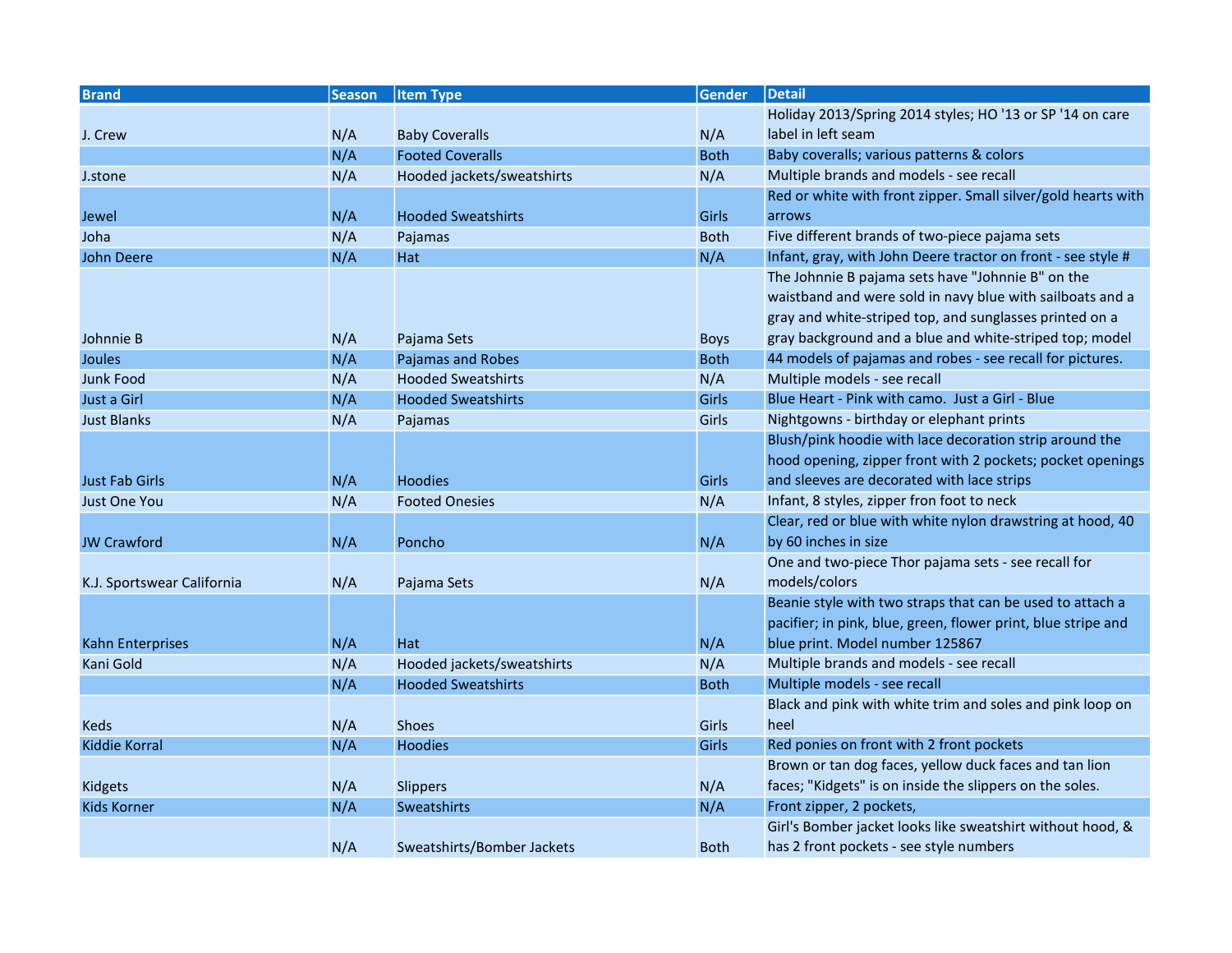| <b>Brand</b>             | <b>Season</b> | <b>Item Type</b>                 | <b>Gender</b> | Detail                                                         |
|--------------------------|---------------|----------------------------------|---------------|----------------------------------------------------------------|
| <b>Kiwi Industries</b>   | N/A           | <b>Bodysuits/Rompers</b>         | N/A           | Short & long sleeves; multiple colors                          |
| Klever Kids              | N/A           | Nightgowns/Pajama Sets           | <b>Both</b>   | Multiple models - see photos                                   |
| Kmart                    | N/A           | <b>Sunglasses</b>                | N/A           | Disney/Marvel/Sears/Kmart - check list                         |
| Koala Baby               | S/S           | <b>Sandals</b>                   | Girls         | Plastic sandals with butterfly wings                           |
|                          |               |                                  |               | Hooded robes in style of purple elephant, lion, pink bear,     |
| <b>Kreative Kids</b>     | N/A           | <b>Robes</b>                     | <b>Both</b>   | lady bug, blue puppy, duck, monkey, and princess cat.          |
| <b>KTM North America</b> | N/A           | Pajamas/Onesies                  | N/A           | Sets have long sleeves; KTM on garment                         |
|                          |               |                                  |               | Animal-themed hooded children's sweaters in either 100%        |
| Kyber Outerwear          | N/A           | <b>Sweaters</b>                  | N/A           | wool or 50% wool/50% acrylic                                   |
|                          |               |                                  |               | Pink, turquoise, red, yellow; polyester with polyester fill,   |
|                          |               |                                  |               | front zipper, snap or velcro closures; flower or heart design  |
|                          |               |                                  |               | embroidered on front; different designs on collar, down        |
| L.A. Fashion Hub         | F/W           | <b>Hooded Jackets</b>            | Girls         | front & on pockets                                             |
| L.L. Bean                | N/A           | Pajama Sets                      | <b>Girls</b>  | Jersey knit aurora purple                                      |
|                          |               |                                  |               | Toddler - garnet, heather gray and light lilac; four snaps,    |
|                          | N/A           | Pullover                         | <b>Both</b>   | two pockets and L.L. Bean logo on front                        |
|                          | N/A           | <b>Sweaters</b>                  | <b>Both</b>   | Cardigans                                                      |
| La Paloma                | N/A           | Pajamas and Robes                | Girls         | Short and long-sleeved nightgowns                              |
| Land's End               | N/A           | Pajamas/Robes                    | <b>Both</b>   | 25 different styles - see recall for details                   |
|                          |               |                                  |               | Sleeveless pink multicolor floral pattern, with or without     |
|                          |               |                                  |               | diaper cover and with 3 pink plastic flower decoration at      |
| Laura Ashley             | S/S           | <b>Dress</b>                     | Girls         | waist                                                          |
| Lazy One                 | N/A           | Robes/Footed Pajamas             | N/A           | Pajamas: beige with "I'm Owl Yours". Robes: Moose              |
|                          |               |                                  |               | Light-up watches; Buzz has blue band with blue outline,        |
|                          |               |                                  |               | Tinkerbell has purple with purple crystals on face and         |
| <b>Lightning McQueen</b> | N/A           | Watches                          | N/A           | McQueen has red band with red outline                          |
| Lil Phat                 | N/A           | <b>Hooded Jackets</b>            | <b>Boys</b>   | Blue suede with fur lining or black quilted leather            |
|                          |               |                                  |               | Infant, cotton, sleeveless, bubble playwear; 2 styles, criss   |
| Lila + Hayes             | S/S           | Sleeveless Bubble Playwear       | Girls         | cross straps in back and crotch snaps                          |
| Lili Gaufrette           | N/A           | <b>Hooded Cardigans</b>          | N/A           | Pink, brown and black                                          |
|                          |               |                                  |               | 2-piece, long-sleeve, striped pajama sets; tops have a sewn-   |
|                          |               |                                  |               | on pocket in heart shape in center front; see recall for color |
| Lilli Lovebird           | N/A           | Pajama Sets                      | Girls         | combinations                                                   |
|                          |               |                                  |               | Winter boots. Aqua, black with glitter, black with green and   |
| Lily of New York         | F/W           | <b>Boots</b>                     | N/A           | purple with black.                                             |
| Lion Force               | N/A           | Puffer Jackets with Zip-off Hood | <b>Boys</b>   | Black with dark gray drawstrings                               |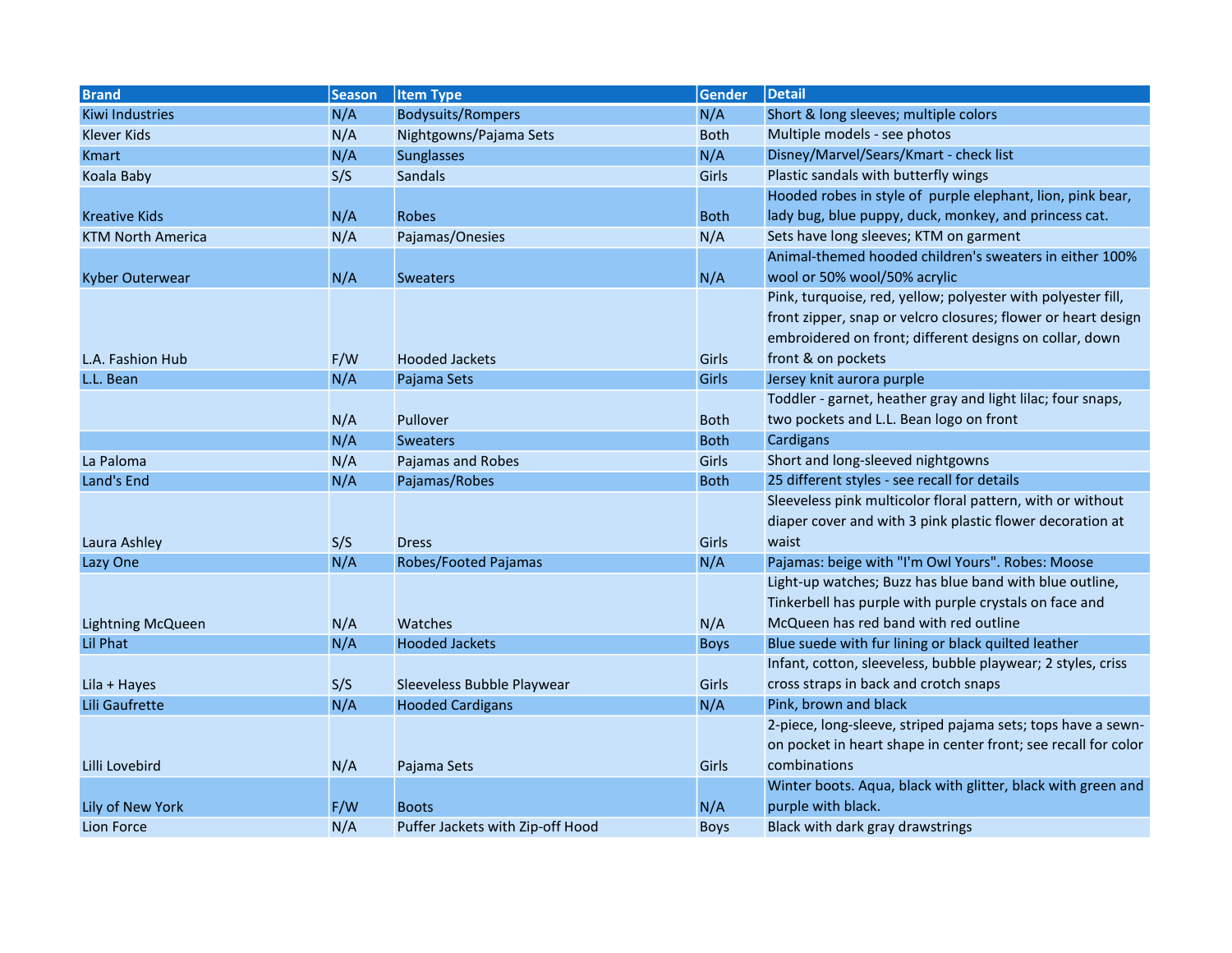| <b>Brand</b>                | <b>Season</b> | <b>Item Type</b>               | Gender      | Detail                                                       |
|-----------------------------|---------------|--------------------------------|-------------|--------------------------------------------------------------|
|                             |               |                                |             | Long sleeve, satin outside, polyester microfiber inside, in  |
| <b>Little Giraffe</b>       | N/A           | <b>Robes</b>                   | Girls       | blue, pink and cream                                         |
| Little Marc Jacobs Swimwear | S/S           | Hooded Swimwear coverup jacket | Girls       | Pullover jacket                                              |
| <b>Little Mass</b>          | N/A           | Nightgowns/Pajama Sets         | Girls       | 7 styles - see recall for details                            |
| Little Willy's              | N/A           | <b>Hooded Sweatshirts</b>      | N/A         | Elbow patch on right arm & Little Willy logo on front        |
| Livie & Luca                | N/A           | <b>Shoes</b>                   | Girls       | <b>Mary Janes</b>                                            |
|                             |               |                                |             | Two-piece long sleeve pajama sets and long sleeve robes -    |
| Livly                       | N/A           | Robe/Pajama Sets               | <b>Both</b> | see recall for patterns                                      |
| Locks All Over              | N/A           | <b>Hooded Sweatshirts</b>      | <b>Boys</b> | With padlocks, skaters or black with imprint                 |
|                             |               |                                |             | Baby socks with rattles in toes; sizes 0-6 months,           |
|                             |               |                                |             | strawberry, animal, ladybug & sports themes. See recall for  |
| London Bridge               | N/A           | <b>Socks</b>                   | N/A         | codes.                                                       |
|                             |               |                                |             | Long sleeve, satin outside, polyester microfiber inside, in  |
| <b>Luxe Satin</b>           | N/A           | <b>Robes</b>                   | Girls       | blue, pink and cream                                         |
| M&Ms                        | N/A           | Pajama Pants                   | N/A         | M&M decoration - 2 styles                                    |
|                             |               |                                |             | Pants are solid color; may be with matching jacket which     |
|                             |               |                                |             | has 2nd color on top of sleeves and top portion of the       |
| M.M.M.                      | N/A           | <b>Jogging Pants</b>           | <b>Boys</b> | jacket; color combinations are blue/white, gray/blue &       |
| <b>Mad Engine</b>           | F/W           | Pajama Sets                    | <b>Both</b> | Holiday/Winter Theme pajama sets - see recall                |
|                             |               |                                |             | Toddler, pink or purple with pull-on tabs in both the back   |
| Made in China               | S/S           | <b>Aqua Socks</b>              | Girls       | and front foot opening; confirm style #896452                |
|                             |               |                                |             | Clear, red or blue with white nylon drawstring at hood, 40   |
|                             | N/A           | Poncho                         | N/A         | by 60 inches in size                                         |
| Made with Love by Place     | N/A           | <b>Footed Pajamas</b>          | N/A         | Bunny-themed one piece cotton footed pajamas                 |
| <b>MAM DAD KIDS</b>         | N/A           | Nightgown                      | Girls       | Long-sleeved nightgowns.                                     |
|                             |               |                                |             | Shampoo - denim with pink hood & sleeves; Marci & Mi -       |
| Marci & Me                  | N/A           | <b>Hooded Jackets</b>          | Girls       | sweater jackets in black or tan                              |
| Maria Elena                 | N/A           | <b>Hooded Sweatshirts</b>      | <b>Both</b> | Style # 4282                                                 |
| <b>Marvel</b>               | N/A           | <b>Sunglasses</b>              | N/A         | Disney/Marvel/Sears/Kmart - check list                       |
| Matilda Jane                | S/S           | <b>Dress</b>                   | Girls       | Sleeveless sundress                                          |
|                             |               |                                |             | Waist drawstring; faux fur trim around hood, one (Me Jane    |
|                             |               |                                |             | Kids) is fleece with front drawstring with toggles in green, |
|                             |               |                                |             | charcoal gray & black; B-Hip jackets is bubble jacket with   |
|                             |               |                                |             | drawstring on back without toggles & came in purple, black,  |
| Me Jane Kids                | F/W           | <b>Hooded Jackets</b>          | Girls       | pink, coffee, and cream.                                     |
| Mecca                       | N/A           | <b>Hooded Jackets</b>          | <b>Boys</b> | Drawstrings around neck & waist; multiple colors             |
|                             | N/A           | <b>Hooded jackets</b>          | <b>Both</b> | Pink or brown (brown has Mecca on back)                      |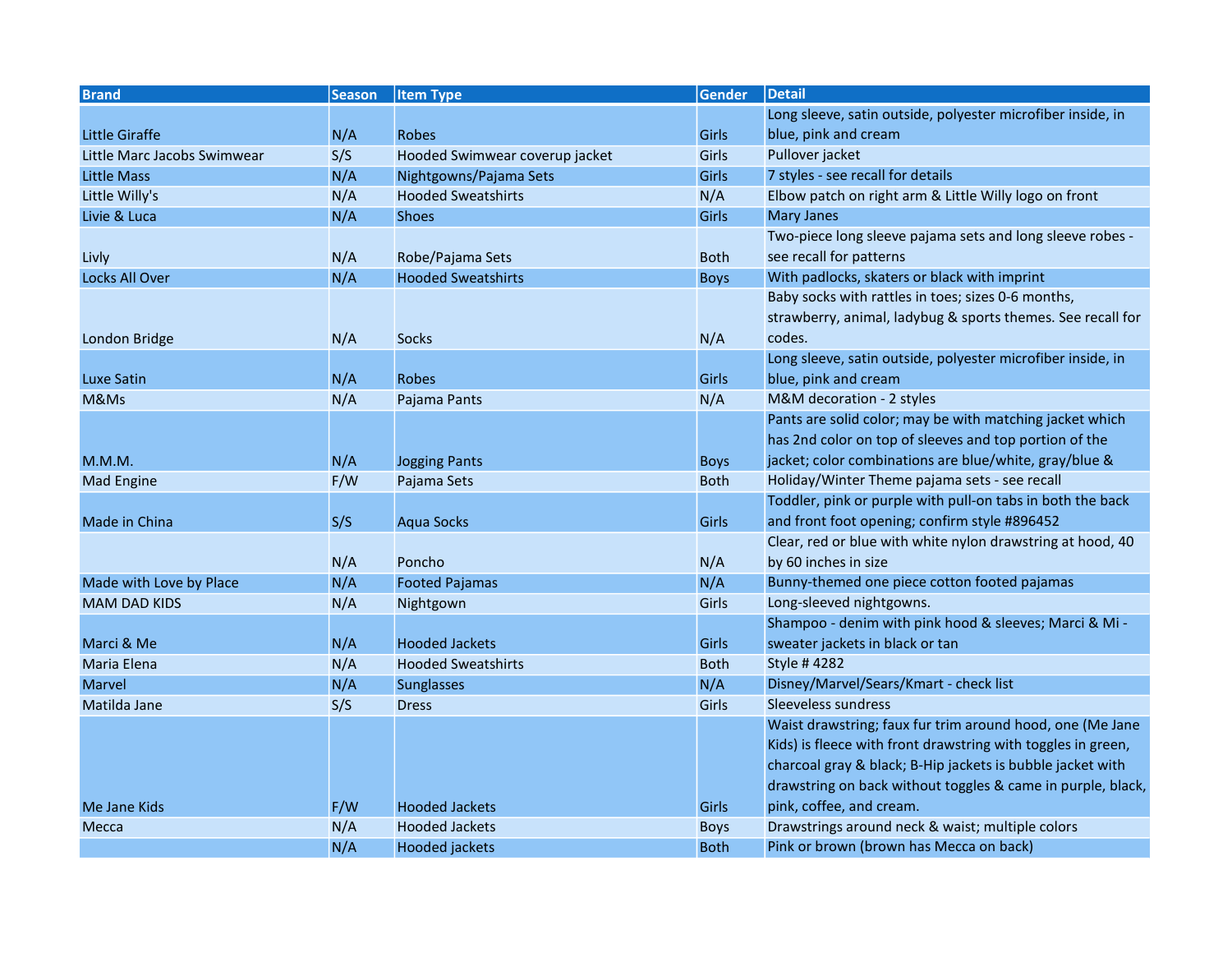| <b>Brand</b>              | <b>Season</b> | <b>Item Type</b>                  | <b>Gender</b> | <b>Detail</b>                                                 |
|---------------------------|---------------|-----------------------------------|---------------|---------------------------------------------------------------|
|                           |               |                                   |               | Multiple models with animal or characters on toes - see       |
| Midwest-CBK               | N/A           | <b>Rattle Socks</b>               | N/A           | recall for details                                            |
| <b>MIKI HOUSE</b>         | N/A           | <b>Hooded Jackets</b>             | N/A           | Windbreaker jackets in red, blue & multi-colored              |
| Miletta                   | N/A           | Hooded jackets/sweatshirts        | N/A           | Multiple brands and models - see recall                       |
|                           |               |                                   |               | Sleeveless vests with faux fur trim. Black with white polka   |
| MIM-PI                    | N/A           | <b>Vest</b>                       | Girls         | dots or blue with pink flowers                                |
| Mini Boden                | N/A           | Pajama Sets                       | N/A           | Long sleeved top, 100% cotton                                 |
|                           |               |                                   |               | Boys' and girls' sandals with cork soles; The boys' sandals   |
|                           |               |                                   |               | are brown leather with camouflage print on the inside sole    |
|                           |               |                                   |               | of the shoe. The girls' sandals are blue, green or pink suede |
|                           |               |                                   |               | with a suede ruffle. "Mini Boden" is printed on the inside    |
|                           | S/S           | <b>Sandals</b>                    | <b>Both</b>   | sole of the shoe.                                             |
| Mini Lunn                 | N/A           | Pajamas                           | <b>Both</b>   | Five different brands of two-piece pajama sets                |
| Minika                    | N/A           | Hooded jackets/sweatshirts        | N/A           | Multiple brands and models - see recall                       |
| <b>MJ Collection</b>      | N/A           | Hooded Sweatshirts/Jackets        | N/A           | 13 styles/colors - see recall                                 |
| <b>MJC</b>                | N/A           | <b>Hooded Sweatshirts/Jackets</b> | N/A           | 13 styles/colors - see recall                                 |
|                           |               |                                   |               | Wrist rattles and baby booties; made of knitted yarn and      |
| Monkeez & Friends         | N/A           | <b>Booties/Rattles</b>            | N/A           | have a monkey head and a pom-pom attached.                    |
| My Little Pie             | N/A           | Pajamas                           | <b>Both</b>   | Five different brands of two-piece pajama sets                |
| My Michelle               | S/S           | <b>Tops and Dresses</b>           | Girls         | Multiple models with jewelry or metallic accents              |
| <b>MZB</b>                | N/A           | Watches                           | N/A           | Need to check style number - 303 styles affected              |
| Nat & Jules               | N/A           | <b>Bibs/Booties</b>               | N/A           | 6 models - see recall for details                             |
| <b>Native Creation</b>    | F/W           | <b>Sweaters</b>                   | N/A           | Wool sweater with zipper and hood                             |
| <b>New York</b>           | N/A           | Hooded jackets/sweatshirts        | N/A           | Multiple brands and models - see recall                       |
| <b>Niko's SPORTSLINE</b>  | N/A           | <b>Hooded Sweatshirts</b>         | <b>Both</b>   | Multiple models - see recall                                  |
|                           |               |                                   |               | Jacket is black with hood and belt. Vest is black and blue    |
| North Sportif             | F/W           | <b>Vest and Jackets</b>           | <b>Boys</b>   | (reversible) with drawstring at waist                         |
| <b>Nursery Rhyme Play</b> | N/A           | <b>Denim Pants</b>                | N/A           | Infant sizes, 5 pocket, zippered fly                          |
|                           |               |                                   |               | Holiday mittens with candy cane, teddy bear or "2011" on      |
| <b>Nurses Choice</b>      | F/W           | <b>Mittens</b>                    | N/A           | them                                                          |
|                           |               |                                   |               | Pink, turquoise, red, yellow; polyester with polyester fill,  |
|                           |               |                                   |               | front zipper, snap or velcro closures; flower or heart design |
|                           |               |                                   |               | embroidered on front; different designs on collar, down       |
| OK                        | F/W           | <b>Hooded Jackets</b>             | Girls         | front & on pockets                                            |
| <b>Okie Dokie</b>         | N/A           | Onesie                            | N/A           | Applique on front and side, multicolored, 100% cotton         |
|                           |               |                                   |               | Infant/Toddler; Gray with heat sealed alligator/football      |
|                           | N/A           | Pajama Sets                       | <b>Boys</b>   | patches; silk-screened ones are not recalled                  |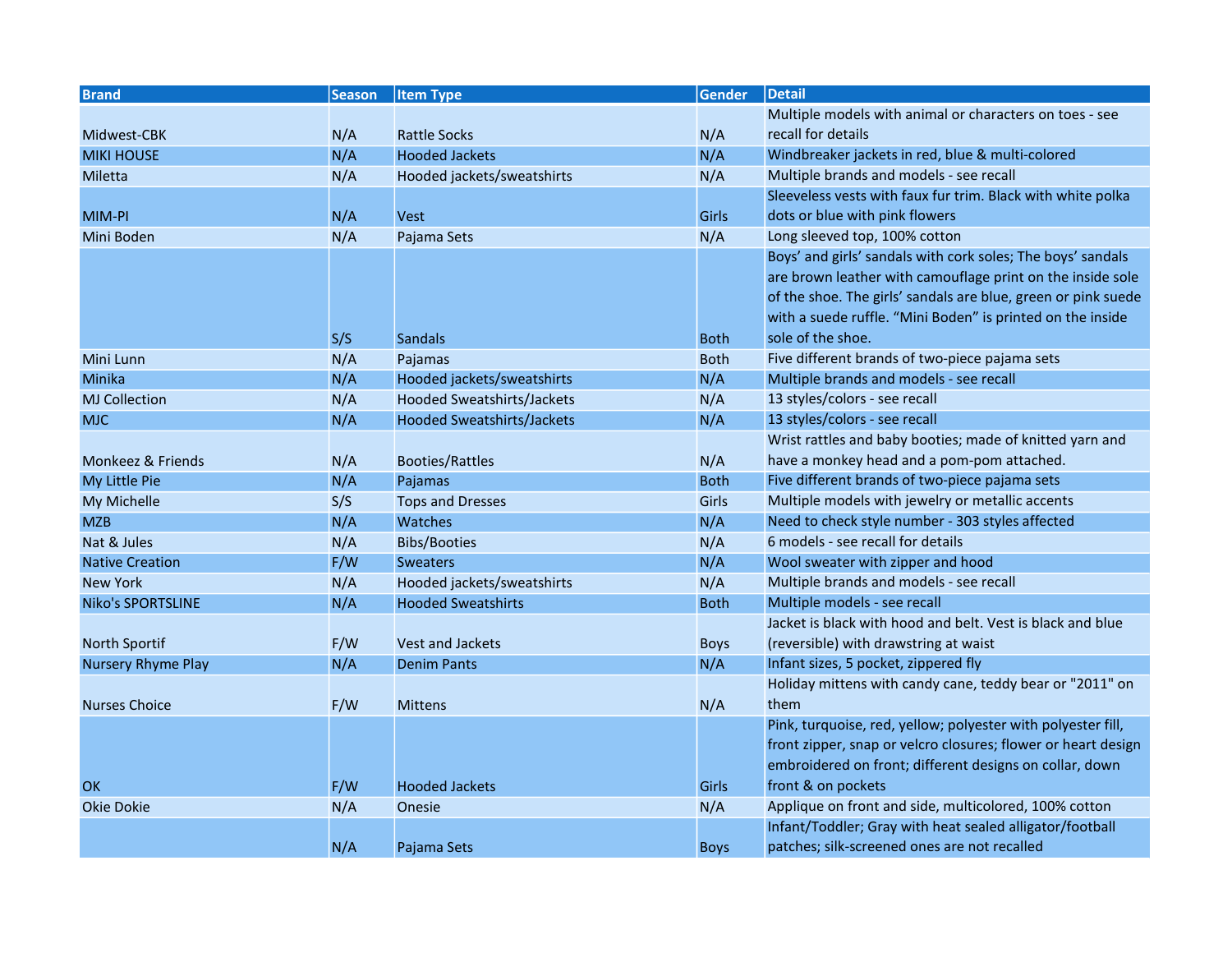| <b>Brand</b>            | <b>Season</b> | <b>Item Type</b>                    | <b>Gender</b> | Detail                                                                |
|-------------------------|---------------|-------------------------------------|---------------|-----------------------------------------------------------------------|
|                         |               |                                     |               | Denim patches shortie shorts with rainbow and a                       |
|                         | S/S           | Denim Shortie Shorts                | Girls         | watermelon slice on them                                              |
|                         |               |                                     |               | Toddler, pink or purple with pull-on tabs in both the back            |
| Old Navy                | S/S           | <b>Aqua Socks</b>                   | Girls         | and front foot opening; confirm style #896452                         |
| Old Skool               | N/A           | <b>Hooded Sweatshirts</b>           | Girls         | Long & short-sleve models                                             |
|                         |               |                                     |               | Flannel, long-sleeve, button front shirts with a hood and 2           |
| O'Neill Pluto           | N/A           | <b>Hooded Shirt</b>                 | <b>Boys</b>   | chest pockets sold in dark gray with horizontal black stripes         |
|                         |               |                                     |               | Long sleeve nightgown and two-piece pajama sets - see                 |
| P.J.s by My Clothes     | N/A           | Nightgowns/Pajama Sets              | N/A           | recall for details                                                    |
| P.Jamas                 | N/A           | Nightgowns/Pajama Sets              | N/A           | Variety of pastel colors & white; solid, stripes or plaid             |
|                         |               |                                     |               | Infant and toddler, front zipper with detachable hood in 2            |
| PajamaGram              | F/W           | <b>Footed Pajamas</b>               | N/A           | holiday patterns                                                      |
|                         | N/A           | Pajama Sets/Footed Pajamas          | <b>Both</b>   | 7 styles - see recall for details                                     |
| Papa Bear Lougeabouts   | N/A           | Nightgowns/Pajama Sets/Pajama Pants | <b>Both</b>   | All styles - see recall                                               |
|                         |               |                                     |               | Red plastic fire marshal hat with dalmatian ears and                  |
| <b>Paw Patrol</b>       | N/A           | Hat with flashlight                 | N/A           | flashlight - flashlight is the issue.                                 |
|                         |               |                                     |               | Boys - black or grey with RR emblem on shoulder. Girls -              |
|                         |               |                                     |               | pink or white with zippers to the top of the hood, soda cap           |
| <b>Pelle Pelle</b>      | N/A           | <b>Hooded Sweatshirts</b>           | <b>Both</b>   | pattern                                                               |
|                         |               |                                     |               | Cotton shorts and short-sleeved sleepwear sets, 4 different           |
| Petit Lem               | S/S           | Pajama Sets                         | N/A           | color combinations - see recall                                       |
|                         |               |                                     |               | 2 embroidered butterlies on left front panel, plus                    |
| <b>Pink Angel</b>       | N/A           | <b>Denim Shorts</b>                 | Girls         | decorative studs on pockets                                           |
|                         |               |                                     |               | The nightgown has a gray and white snowflake print on the             |
|                         |               |                                     |               | long sleeves and a faux Sherpa fleece body with a red scarf,          |
| <b>PL Sleep</b>         | N/A           | Nightgowns                          | Girls         | three black buttons and black belt decoration on the front.           |
|                         |               |                                     |               | Lightweight wind/rain jackets in red, royal blue and leaf             |
| <b>Prairie Mountain</b> | N/A           | <b>Hooded Jackets</b>               | N/A           | green                                                                 |
|                         |               |                                     |               | Infant onesie with 3 snap crotch closure, see recall for              |
| <b>Precious Cargo</b>   | N/A           | <b>Bodysuits</b>                    | N/A           | colors and style #                                                    |
|                         |               |                                     |               | Fleece pajama pants with green football print in sizes 4 thru         |
| Prince of Sleep         | F/W           | Pajama Pants                        | <b>Boys</b>   | 14/16.<br>Drawstring at waist; short collar, full-length zipper, mesh |
|                         |               |                                     |               | panel running along back of shoulders & under the sleeves,            |
|                         |               |                                     |               | two pockets. Puma logo on upper right chest & left sleeve.            |
|                         |               |                                     |               | Color combinations include: red/black, green/black,                   |
|                         |               |                                     | N/A           |                                                                       |
| Puma                    | N/A           | <b>Jacket</b>                       |               | blue/black, navy/gray and black/gray                                  |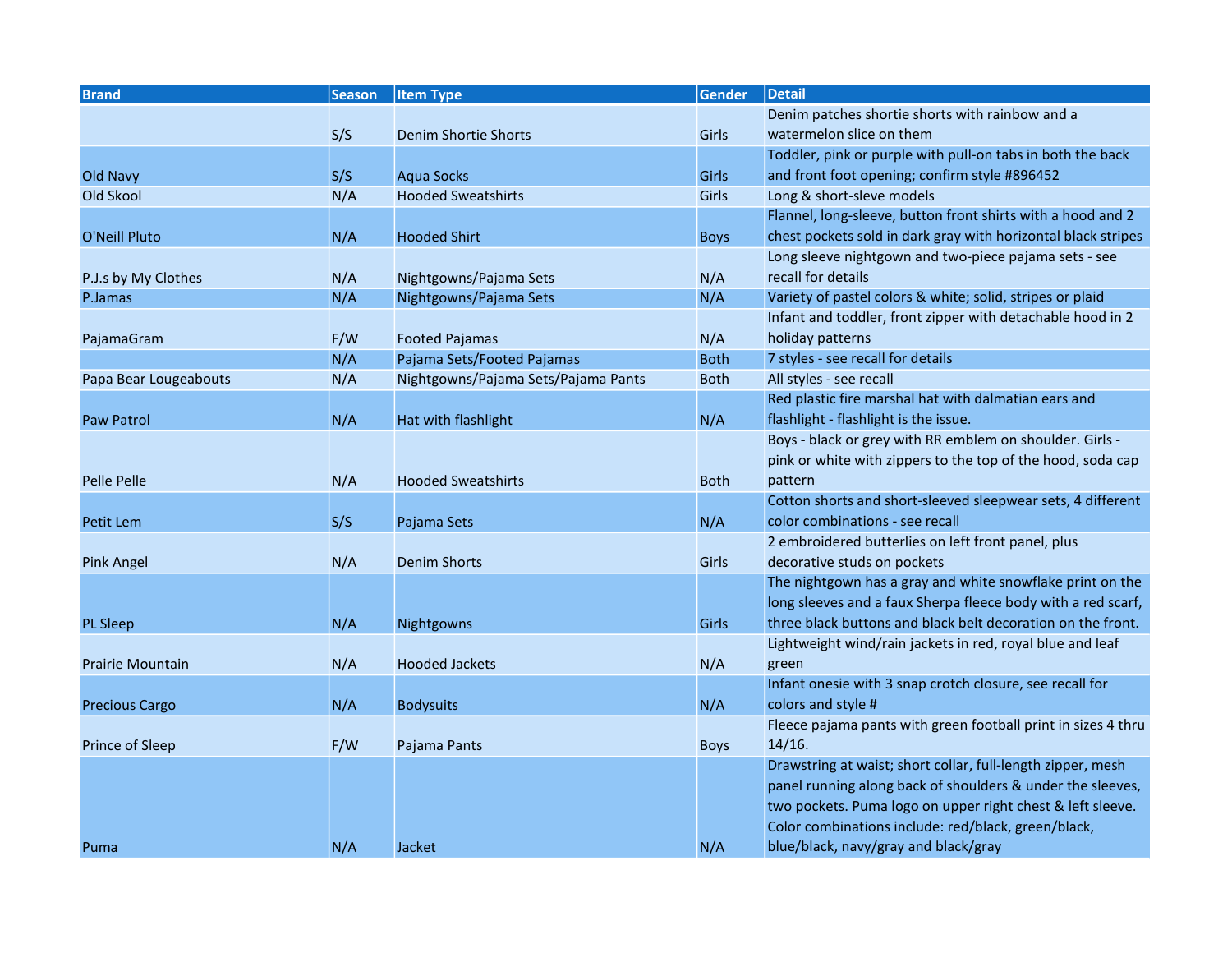| <b>Brand</b>              | <b>Season</b> | <b>Item Type</b>           | <b>Gender</b> | <b>Detail</b>                                                                                                                                                                                                             |
|---------------------------|---------------|----------------------------|---------------|---------------------------------------------------------------------------------------------------------------------------------------------------------------------------------------------------------------------------|
| Purebaby                  | N/A           | Hoodie                     | <b>Boys</b>   | Zippered, Gray with red drawstring                                                                                                                                                                                        |
| QH                        | N/A           | <b>Hooded Jackets</b>      | <b>Boys</b>   | Zip front, fake fur lining                                                                                                                                                                                                |
| Ragdoll & Rockets         | N/A           | Pajamas                    | N/A           | Loungewear sets - 5 styles, 16 prints.                                                                                                                                                                                    |
|                           |               |                            |               | Olive green-colored with sherpa-lined hood and                                                                                                                                                                            |
| <b>RDG Global</b>         | N/A           | <b>Sweatshirts</b>         | Girls         | assymetrical zipper.                                                                                                                                                                                                      |
| RH (Restoration Hardware) | N/A           | Pajamas and Robes          | N/A           | Hooded bathrobes.                                                                                                                                                                                                         |
|                           |               |                            |               | 2 styles; red and purples striped with crest-shaped emblem<br>sewn into front and hood drawstring; other style is brown,<br>dark green and red, and have a white drawstring located at                                    |
| <b>Richie House</b>       | N/A           | Jacket                     | <b>Boys</b>   | the bottom, with round emblem on front                                                                                                                                                                                    |
|                           | N/A           | Robe                       | <b>Both</b>   | Robe patterns are: red with dog print, blue with butterfly<br>print, pink and white with white polka dots and solid pink.<br>The robes have long-sleeves, a belt and two front pockets.<br>The red robe comes with a hood |
|                           |               |                            |               | Boys - black or grey with RR emblem on shoulder. Girls -<br>pink or white with zippers to the top of the hood, soda cap<br>pattern                                                                                        |
| <b>Rim Rocka</b>          | N/A           | <b>Hooded Sweatshirts</b>  | <b>Both</b>   | Waterproof, zip-front, black with neon blue stripes                                                                                                                                                                       |
| Ripzone                   | N/A           | <b>Hooded Jackets</b>      | <b>Boys</b>   | Long sleeve with long pants or short sleeve with shorts. 18                                                                                                                                                               |
| Roberta Roller Rabbit     | N/A           | Pajama Sets                | N/A           | styles                                                                                                                                                                                                                    |
|                           | N/A           | Robes/Pajama Sets          | N/A           | Long-sleeve kimono-style robes and long & short pajama<br>sets                                                                                                                                                            |
| <b>Rock Mask</b>          | N/A           | <b>Hooded Sweatshirts</b>  | <b>Boys</b>   | With padlocks, skaters or black with imprint                                                                                                                                                                              |
| Rothschild                | F/W           | Coat                       | Girls         | Wool coats with faux fur/trimmed capes                                                                                                                                                                                    |
| <b>Ruff Stuff</b>         | N/A           | Hooded jackets/sweatshirts | N/A           | Multiple brands and models - see recall                                                                                                                                                                                   |
|                           |               |                            |               | Long sleeve pajama sets in cream and green, dark blue and                                                                                                                                                                 |
| Sage Creek Organics       | N/A           | Pajama Sets                | <b>Both</b>   | light blue and pink and lilac.                                                                                                                                                                                            |
| <b>Saro Trading</b>       | S/S           | Nightgowns                 | Girls         | Cotton summer-style nightgowns - see recall                                                                                                                                                                               |
| <b>Sears</b>              | N/A           | Sunglasses                 | N/A           | Disney/Marvel/Sears/Kmart - check list                                                                                                                                                                                    |
| Self-Esteem               | S/S           | Girl's Clothing Sets       | Girls         | Short-sleeve top, leggings & necklace set                                                                                                                                                                                 |
| Sergio Benini             | N/A           | Hooded jackets/sweatshirts | N/A           | Multiple brands and models - see recall                                                                                                                                                                                   |
|                           |               |                            |               | Shampoo - denim with pink hood & sleeves; Marci & Mi -                                                                                                                                                                    |
| Shampoo                   | N/A           | <b>Hooded Jackets</b>      | Girls         | sweater jackets in black or tan                                                                                                                                                                                           |
| <b>SHEIN</b>              | N/A           | Pajamas and Robes          | <b>Both</b>   | Long and short-sleeved pajama sets.                                                                                                                                                                                       |
| <b>SIORO</b>              | N/A           | Pajamas and Robes          | N/A           | Long-sleeved, hooded robes.                                                                                                                                                                                               |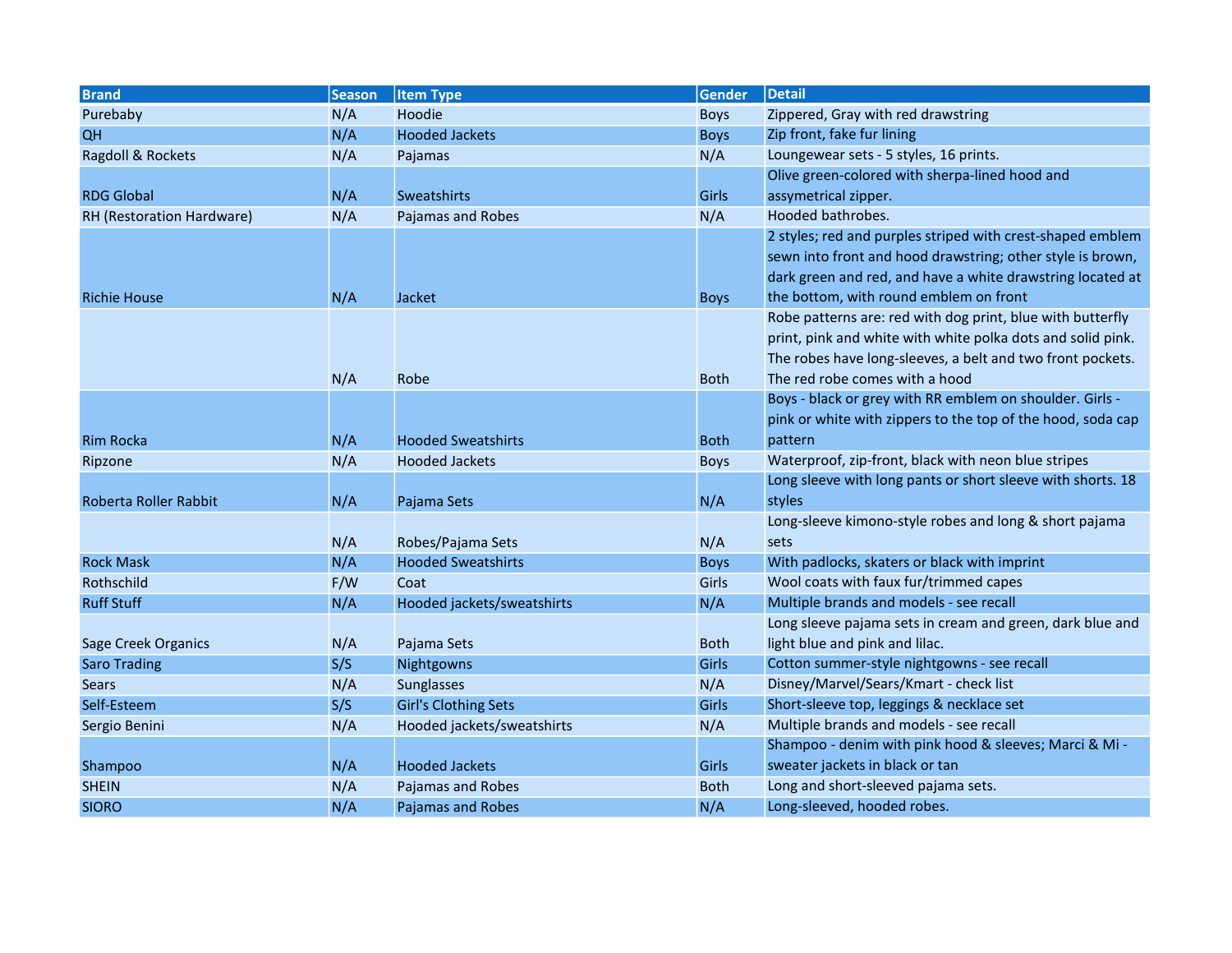| <b>Brand</b>             | <b>Season</b> | <b>Item Type</b>            | <b>Gender</b> | <b>Detail</b>                                                 |
|--------------------------|---------------|-----------------------------|---------------|---------------------------------------------------------------|
|                          |               |                             |               | Toddler canvas tennis shoes with white rubber bottoms in 3    |
|                          |               |                             |               | combinations - navy blue fabric with orange rivets and        |
|                          |               |                             |               | laces, gray fabric with green rivets and laces, and denim     |
| <b>Skidders</b>          | N/A           | <b>Tennis Shoes</b>         | <b>Both</b>   | colored fabric with pink rivets and laces.                    |
| Ski-Doo                  | N/A           | <b>Hoodies</b>              | N/A           | Ski-Doo or Can-Am are printed on front                        |
|                          |               |                             |               | One and two-piece racing theme pajama sets with large         |
| Smooth Industries        | N/A           | Pajama Sets                 | <b>Boys</b>   | motocross-related graphics                                    |
| Sock and Accessory       | N/A           | <b>Hat</b>                  | N/A           | Infant, gray, with John Deere tractor on front - see style #  |
| Sovereign Athletic       | N/A           | Pajamas and Robes           | <b>Both</b>   | Navy children's robes.                                        |
|                          |               |                             |               | Zip jackets in camouflage, jasmine, parfait and royal. Zip up |
|                          |               |                             |               | vests in black, caviar, denim, electric pink, macadamia,      |
| Splended                 | N/A           | <b>Hooded Jackets/Vests</b> | Girls         | peacock, quartz and sapphire.                                 |
| Sport Obermeyer          | F/W           | Ski jackets                 | Girls         | Waist drawtring; 4 models                                     |
| <b>Star Art in Linen</b> | N/A           | <b>Robes</b>                | <b>Boys</b>   | Long-sleeved robes                                            |
|                          |               |                             |               | Polar fleece pants with bow & jersey 2-piece long sleeve      |
| <b>Star Ride</b>         | N/A           | Pajama Sets                 | Girls         | shirt                                                         |
| <b>Starting Out</b>      | F/W           | Jacket                      | <b>Girls</b>  | Infant, hooded ivory faux fur coat with animal ears on hood   |
| <b>Stride Rite</b>       | S/S           | <b>Sandals</b>              | Girls         | White or brown with metal flowers                             |
|                          |               |                             |               | Black or white vinyl with quilted nylon shafts, zippers with  |
|                          |               |                             |               | gold-tone SW logo zipper pulls on inside of boots;            |
| <b>Stuart Weitzman</b>   | F/W           | <b>Boots</b>                | Girls         | coordinating vinyl flower on outside lower above ankle        |
| Sugarfly                 | N/A           | <b>Hooded Jackets</b>       | Girls         | Styles KMCBJ255, KMCBJ410, KMCBJ421                           |
|                          | N/A           | Pea coats                   | Girls         | Waist drawstring; model KEM236                                |
|                          |               |                             |               | "Virginia Beach", "Ocean City," "Nags Head," or "Kill Devil   |
| <b>Sunsations</b>        | N/A           | <b>Hooded Sweatshirts</b>   | N/A           | Hills" on front; see recall for styles                        |
|                          |               |                             |               | Two-piece sets in dark blue, light blue or purple gingham     |
| Sweet Bamboo             | S/S           | Pajama Sets                 | <b>Both</b>   | and black pin dot made from bamboo                            |
| <b>Sweet N Sassy</b>     | F/W           | Pajama Pants                | Girls         | Long fleece pants with tie; various colors and patterns       |
|                          |               |                             |               | Velour with rhinestones in either star, heart or peace sign   |
| <b>Sweet Tart</b>        | N/A           | <b>Hooded Sweatshirts</b>   | Girls         | shapes                                                        |
| Swix                     | F/W           | Jacket                      | N/A           | Winter jacket with hood                                       |
| <b>SX</b>                | N/A           | <b>Hooded Jackets</b>       | <b>Boys</b>   | Zip front, fake fur lining                                    |
| Taleen                   | S/S           | Nightgowns                  | Girls         | Cotton summer-style nightgowns - see recall                   |
|                          |               |                             |               | Plush green with yellow and red frog-themed mask with         |
|                          |               |                             |               | two eye cutouts and an elastic band to fasten around child's  |
| <b>Target</b>            | N/A           | <b>Frog Mask</b>            | N/A           | head                                                          |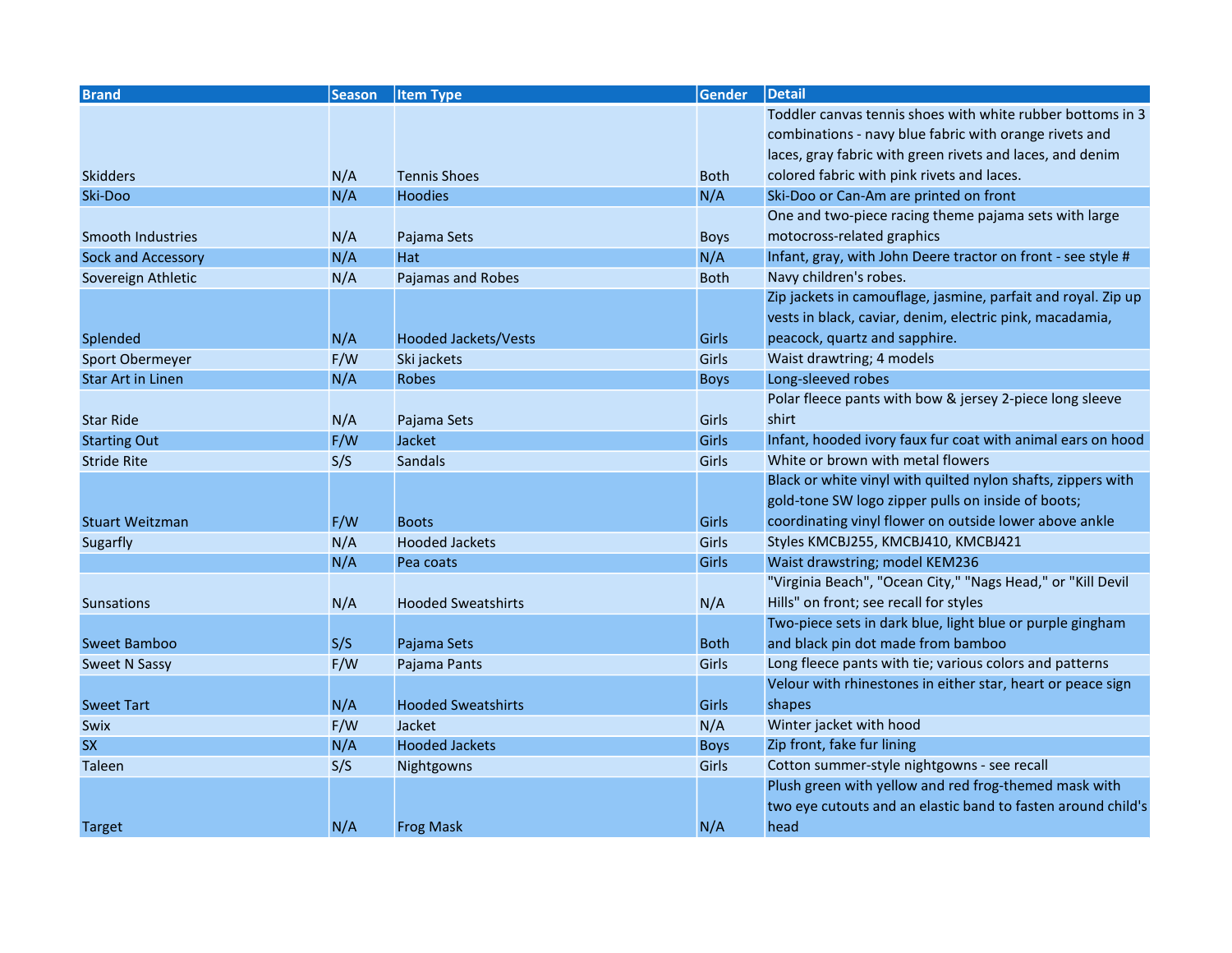| <b>Brand</b>                     | <b>Season</b> | <b>Item Type</b>                 | <b>Gender</b> | Detail                                                          |
|----------------------------------|---------------|----------------------------------|---------------|-----------------------------------------------------------------|
|                                  |               |                                  |               | Knit blue denim jackets with metal buttons and snaps - see      |
| <b>Tea Collection</b>            | N/A           | <b>Sweatshirts</b>               | <b>Both</b>   | recall for photo                                                |
|                                  |               |                                  |               | Newborn/toddler; 2 models - the Vermillion rompers are          |
|                                  |               |                                  |               | red with white floral print, and the Shocking Fuchsia are       |
|                                  | N/A           | Romper                           | N/A           | maroon with a pink floral print.                                |
| Ten 1 West                       | N/A           | <b>Hooded Jackets</b>            | <b>Boys</b>   | Black cotton with white fleece lining                           |
| The Children's Place             | N/A           | <b>Denim Shorts</b>              | N/A           | Cargo shorts, 0/3 to 12 months                                  |
|                                  |               |                                  |               | Infant/Toddler knit fleece varsity jacket; royal blue with      |
|                                  |               |                                  |               | gray sleeves and baseball character with red hat on left        |
|                                  | N/A           | Jacket                           | <b>Boys</b>   | chest area                                                      |
|                                  | F/W           | <b>Snowsuits and Coats</b>       | Girls         | Zip-up Hooded Infant Snowsuits with ears - three styles         |
|                                  | F/W           | <b>Vest</b>                      | Girls         | Quilted ruffled vest with hood trimmed in fake fur              |
| The Company Store                | N/A           | <b>Robes</b>                     | N/A           | Hooded terry robes in various colors with belt & pockets        |
|                                  |               |                                  |               | 2-piece pajama sets in sizes 2T thru 14/16 in Unicorn,          |
|                                  | F/W           | Pajama Sets                      | Girls         | Snowflake and Hedgehog patterns.                                |
|                                  |               |                                  |               | One and two-piece Thor pajama sets - see recall for             |
| <b>Thor</b>                      | N/A           | Pajama Sets                      | N/A           | models/colors                                                   |
|                                  |               |                                  |               | Light-up watches; Buzz has blue band with blue outline,         |
|                                  |               |                                  |               | Tinkerbell has purple with purple crystals on face and          |
| <b>Tinkerbell</b>                | N/A           | Watches                          | N/A           | McQueen has red band with red outline                           |
| <b>TINFL</b>                     | N/A           | Pajama Pants                     | N/A           | Lounge pants - 18 prints                                        |
| <b>Tkala Fashion</b>             | N/A           | Pajamas and Robes                | N/A           | Short sleeve pajama sets - 6 styles                             |
|                                  |               |                                  |               | Note - not a drawstring issue, NYC & Hilfiger College or        |
| <b>Tommy Hilfiger</b>            | N/A           | <b>Hooded Sweatshirts</b>        | <b>Boys</b>   | Hilfiger on front                                               |
| <b>Tottenham Hotspurs</b>        | N/A           | Infant Sports Jersey Kits        | N/A           | White jersey, navy blue shorts and socks                        |
| <b>Trail Crest</b>               | N/A           | <b>Hooded Sweatshirts</b>        | <b>Both</b>   | Pink, purple or birch camo pattern on shoulders & arms          |
|                                  |               |                                  |               | Flowers or bows attached to socks (bow socks have heart         |
| Trumpette                        | N/A           | <b>Socks</b>                     | Girls         | pattern)                                                        |
| Tucker & Tate                    | N/A           | <b>Socks</b>                     | N/A           | Children's Socks with Pompoms - three styles                    |
| U.S. Polo Assn.                  | N/A           | Jacket                           | Girls         | Q4 Designs LLC, style numbers U274-200 and U274-300             |
| <b>Under Armour</b>              | N/A           | <b>Infant Sports Jersey Kits</b> | N/A           | White jersey, navy blue shorts and socks                        |
| <b>UNIQLO</b>                    | N/A           | Pajamas                          | N/A           | Infant, one-piece, footed, front zipper, long sleeves           |
| <b>United Colors of Benetton</b> | N/A           | Jacket                           | <b>Boys</b>   | Navy with brown drawstring, zipper & buttons                    |
| Vans                             | N/A           | <b>Hooded Jackets</b>            | <b>Boys</b>   | Black cotton or canvas, with Vans on tab above pocket           |
|                                  |               |                                  |               | 2 styles - first is gray long sleeve shirt with "Happy Day V&L" |
|                                  |               |                                  |               | on front; second is yellow, white and blue plaid print with     |
| <b>VIV&amp;LUL</b>               | N/A           | Pajama Sets                      | <b>Both</b>   | long sleeve shirt                                               |